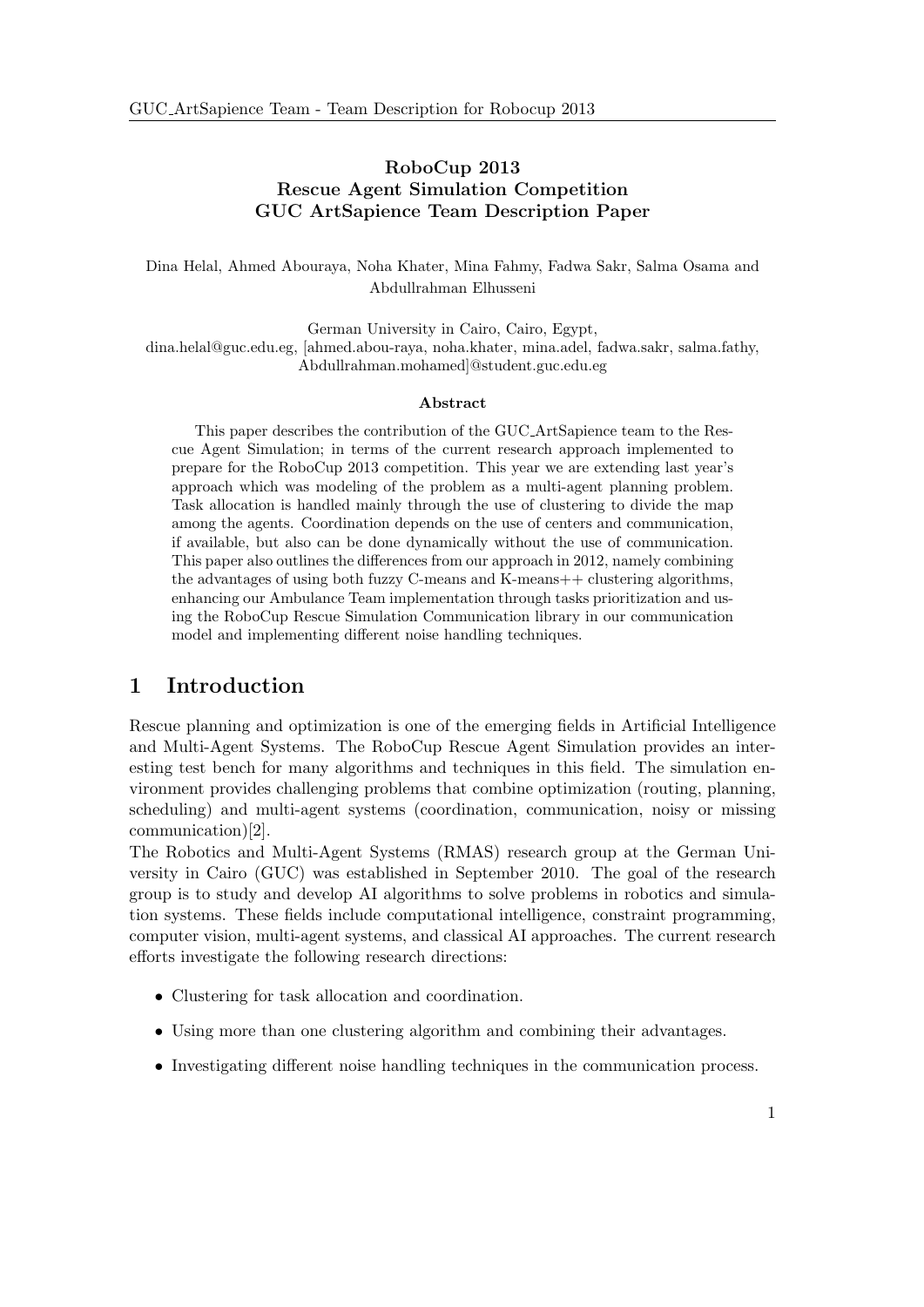• Tasks prioritization.

The GUC ArtSapience team is making its third participation to the Rescue Agent Simulation in 2013. Our first participation (as RMAS ArtSapience) was in 2011 and ranked 3rd in the final round, our second participation was in 2012. This paper describes the current teams achievements in tackling the RAS problem. The remainder of this section summarizes the changes in our approach. Section 2 describes the changes in clustering in our approach and using shortest path distance versus the euclidean distance. Section 3 describes the enhancements we did in the ambulance agents' think and how they prioritize their tasks. Section 4 describes the changes in our communication model library and our noise handling techniques. And finally in section 5 we give some empirical results.

## Changes from 2012

The following outlines the most important improvements made to the 2012 approach:

- Combining the advantages of using both C-means and K means ++ clustering algorithms.
- Measuring shortest path distance between entities instead of the euclidean distance when assigning targets to clusters
- Enhancing the ambulance task allocation.
- Implementing the RoboCup Rescue Simulation Communication library and integrating it in the code.
- Including noise handling techniques in the communication process.

# 2 Our approach

This section describes the modifications we did in our last year's approach to address the Agent Challenge. The first part discusses combining the advantages of using C-means and K-means++ clustering algorithms to divide the map into regions. The second part explains the changes done in our centralized communication model.

## 2.1 Task Allocation

The rescue problem can be divided into three main tasks (as previously explained in last year's team description paper)[1]: extinguishing fires, rescuing civilians, and clearing blocked roads. The previous tasks could be furthermore divided into several individual tasks.

Finding routes to buildings and refuges will be done individually by all agents. Extinguishing buildings can only be done by fire brigades. Rescuing buried civilians and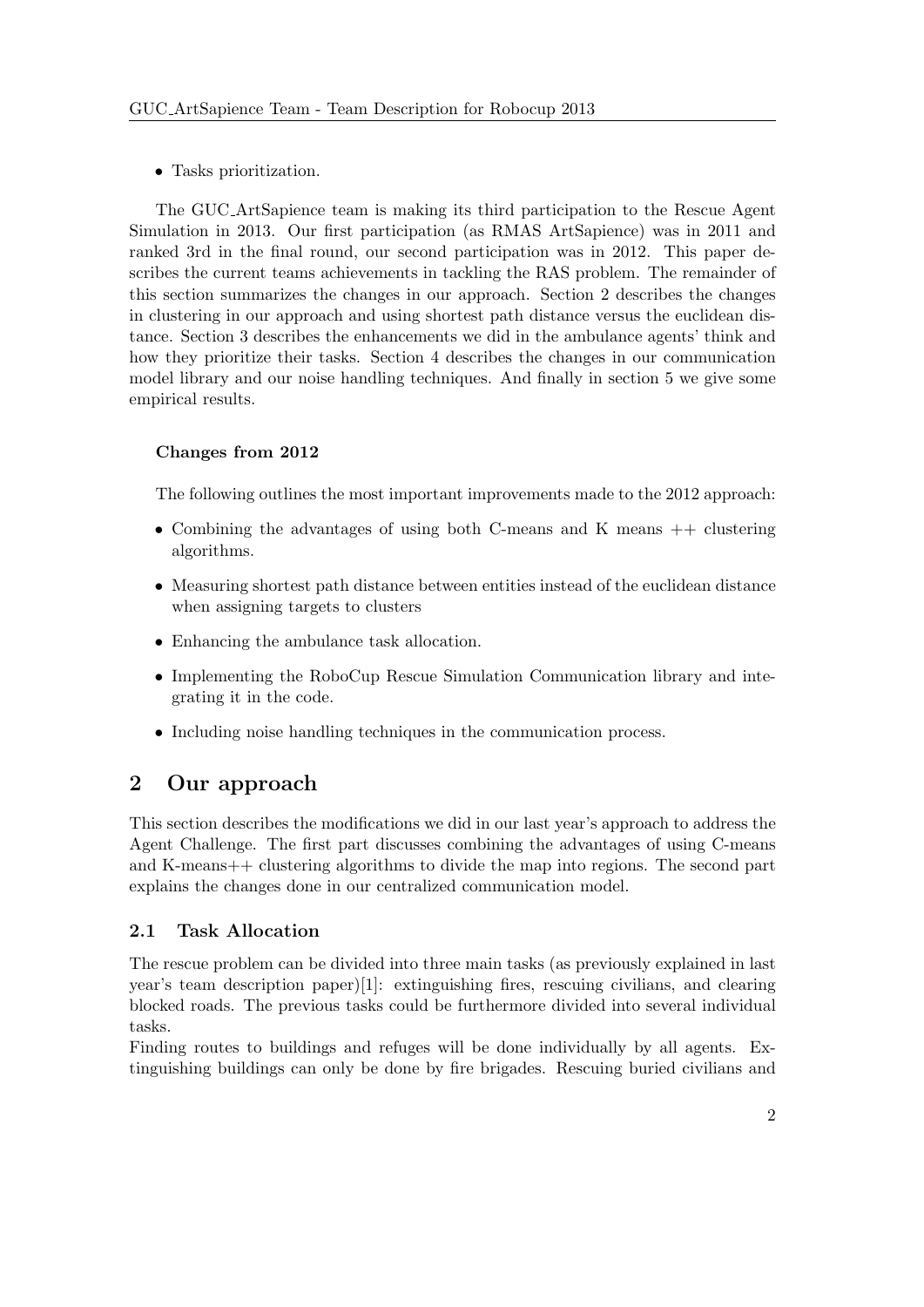moving the injured ones can only be done by the ambulance teams. Clearing blockades can only be done by police forces.

#### 2.1.1 Previous approach

In the rescue simulation environment, there are a lot of information that are obscure, for example, in disaster scenarios, the initial locations of fires, buried and injured civilians, and blockades are unknown. Moreover, tasks that are assigned to an agent don't specify where exactly that agent should carry out these tasks. So agents have no other choice but to traverse the whole map and search for them. And since it is impractical for a single agent to cover the whole city map (all buildings and/or roads), an approach was developed to divide the map into smaller parts.

Clustering was the method we chose for dividing the map. As a result each agent will be assigned to a region of the divided map, where it will traverse all of the buildings and roads in the region to search for events that require rescue actions. In 2011, fuzzy c-means clustering was used to generate overlapping clusters. The number of clusters was chosen such that each cluster would have more than one agent. However, it was clear after some testing that the best choice would be to have the number of clusters equal to the number of agents. Then there was the problem of extra computational time that this approach needs which will exceed the limited time allowed for preprocessing. In order not to sacrifice cluster quality, we chose to use  $K$ -means  $++$  clustering algorithm [3], which works similar to K-means, but uses a different heuristic for selecting the initial centroids. The initial centroids are selected from a uniform Gaussian distribution over the buildings in the map. This technique gives a much better start for the algorithm as well as guaranteeing a faster conversion to the optimal centroids.

Using K-means++ algorithm lead to overcoming the time issue and we were able to compute clusters equal to the number of agents within the allowed time. Even more, and since the K-means $++$  algorithm is faster than the fuzzy C-means algorithm, we were able to perform more computations during preprocessing such as calculating the shortest path distance between entities.

#### 2.1.2 C-means versus K-means++

C-means clustering is a method of clustering that allows one piece of data to belong to one, two or more clusters, such that there are many parts in the map that exist in one or more tasks for an agent, the advantages of using C-means clustering is overcoming the fact that there exist blockades all over the map which might prevent agents from reaching their targets, by increasing the number of agents heading for this target, the probability of this target being covered increases, on the other hand this wastes time if the two agents head for the same target.

K-means++ same as k-means clustering aims to partition n observations into k clusters in which each observation belongs to the cluster with the nearest mean, this method solved the problem of agents wasting time going after the same targets, however the problem of targets not being reached still exists.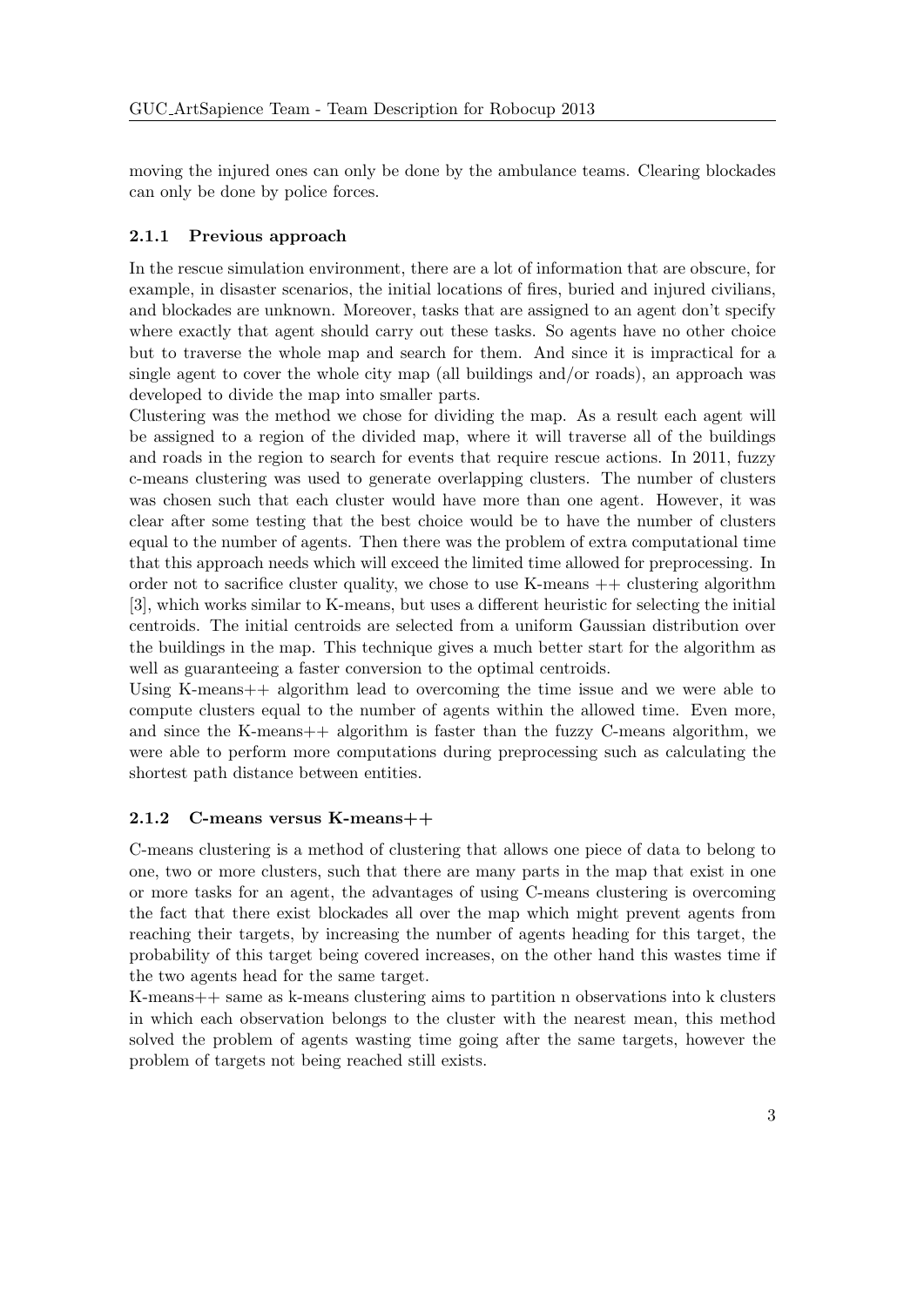Our approach this year is to verify the possibility of combining both advantages of Kmeans++ and C-means algorithms, the agents will modify their own clusters based on some factors after the simulation has been started. Before the simulation starts the agents do not know how the disaster looks like, how bad the roads are blocked or how many civilians are buried, So a possible way to overcome this problem is to use the Kmeans++ algorithm then after the non-overlapping clusters have been computed, each cluster will include regions of its other neighboring clusters while differentiating between the main tasks, and the common tasks at the borders of the region, after the simulation starts the agents could determine whether their region has a lot of blockades or not, in case the region is not blocked, agents should notify neighboring agents to remove common regions, otherwise the neighboring agents will by default explore their common task.

#### 2.1.3 Factors affecting clustering

Some factors affecting the size of the common tasks are known before the simulation starts, among these factors the fact that the ratio between the size of the map and the number of agents of its own type is directly proportional to the size of the common task and the number of channels and their bandwidths is inversely proportional, so in case of having only voice communication all agents will explore common tasks if not other main tasks as well. For the Ambulance Team and the Fire Brigade the ratio between the size of the map and the number of police agents is inversely proportional to the size of the common task. After the simulation starts the Ambulance Team and the Fire Brigade know the density of blockades in their own clusters, which is directly proportional to the size of the common task, in our approach all agents tell whether they are buried or not, therefore the number of active agents could be calculated, which is inversely proportional to the size of the common task.

#### 2.1.4 Shortest Path distance

In 2012 the Euclidean distance was used in the Kmeans++ algorithm to determine which centroid is closest to the target. The Euclidean distance is not really an indication of how far a target is from a centroid, and given the fact that Kmeans++ is fast, adding more computation to the algorithm is possible. The distance of the shortest path between the centroid and the target will be the measure instead.

As shown in figure 1 using the Euclidean distance the red building belongs to the green centroid, however using Shortest Path Distance the red building belongs to the yellow centroid which is more realistic, and in this case the agent assigned to this building requires less time steps to reach it.

# 3 Ambulance Team

The main task of the ambulance agents is finding buried civilians and rescuing them. This is one of the most important tasks in the rescue problem and it has major effects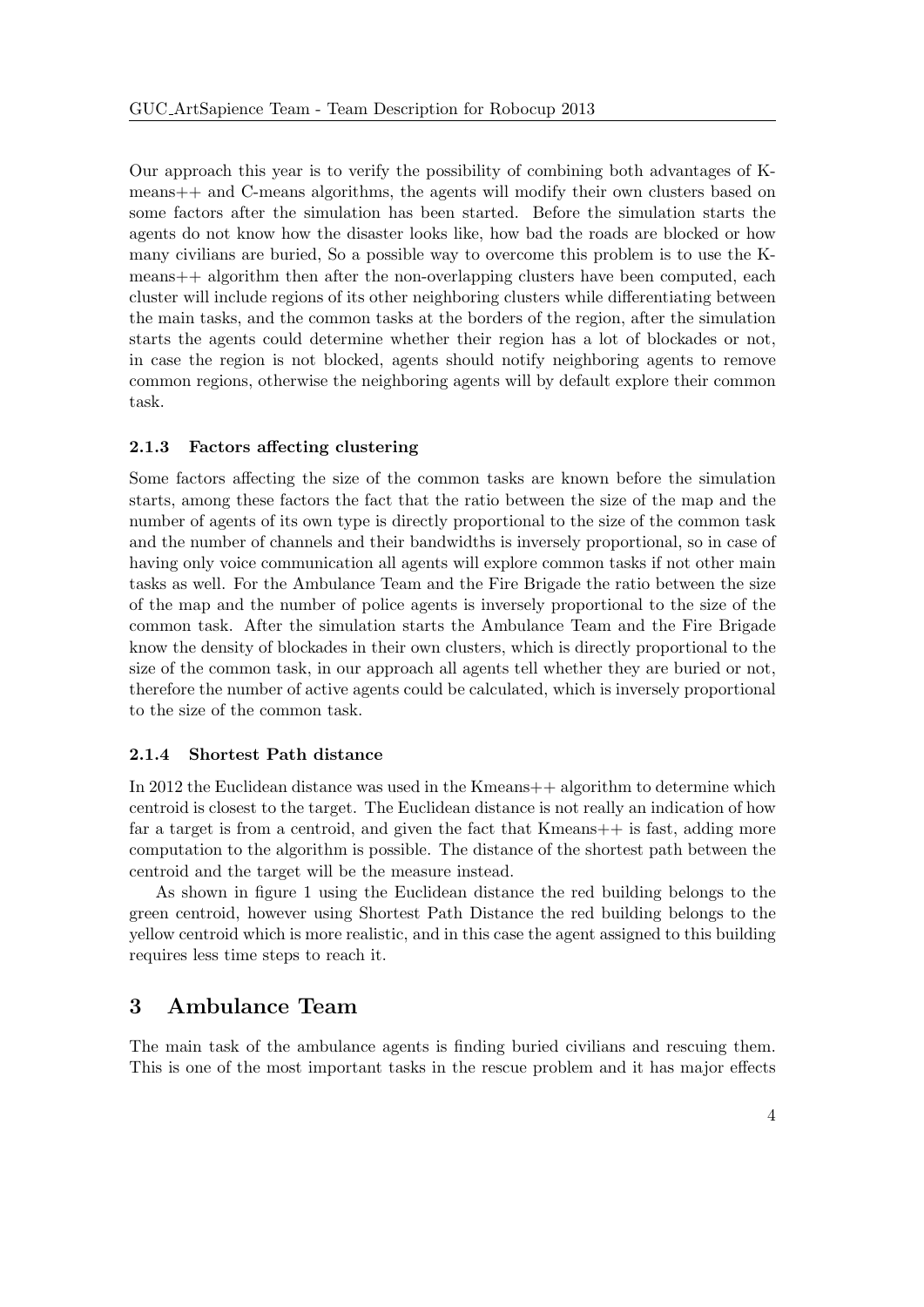

Figure 1: Shortest path distance vs. Euclidean distance

on the final score. Last year it was noticed that our weakest point was in rescuing the civilians. After some investigation we decided to modify the ambulance agent's tasks in a way that would increase their performance to rescue more civilians. Our main strategy to improve ambulance teams' performance is prioritizing their tasks. As explained in the previous section each agent is assigned to a cluster and each cluster has a set of targets that the agents start adding to their tasks' lists.

## 3.1 Tasks Prioritizing

Each agent has a list of tasks (targets) to rescue, the question is which one to choose first. The answer to that question depends on many factors such as the distance between the agent and the civilian, the civilian's health based on its buriedness state, whether the agents is in a burning building, near a blockade or not. Taking all these factors into consideration the ambulance agent is capable of making better decisions regarding which civilians to be saved first and if there are civilians that will die before the agent can reach them.

If an agent has only one task, it executes it regardless of any factors. The highest priority is always to saving buried agents. When the ambulance agent has many tasks (many civilians to be rescued), first it selects the closest civilian to it and checks its health and how buried it is, there some cases in which the civilian could be almost dead and can't be rescued, in that case the agent will leave it and move on to the next task in order not to waste time trying to save it while other civilians who could have been rescued earlier are getting worse. If the civilian is not dying and there is a chance to rescue it, the ambulance checks whether it is in a burning building or not, if it turns out to be in a burning building, it lowers its priority and moves on to another civilians, at the same time of course it reports the fire hoping that by the time it reaches that same task again the fire would be extinguished. If the road to the civilian is blocked, the agent will report that and also lower the priority of the task until the path is not blocked anymore. Prioritizing tasks saves a lot of time that was wasted on tasks that should be ignored or were being executed at the wrong time and needed to be done later. Postponing tasks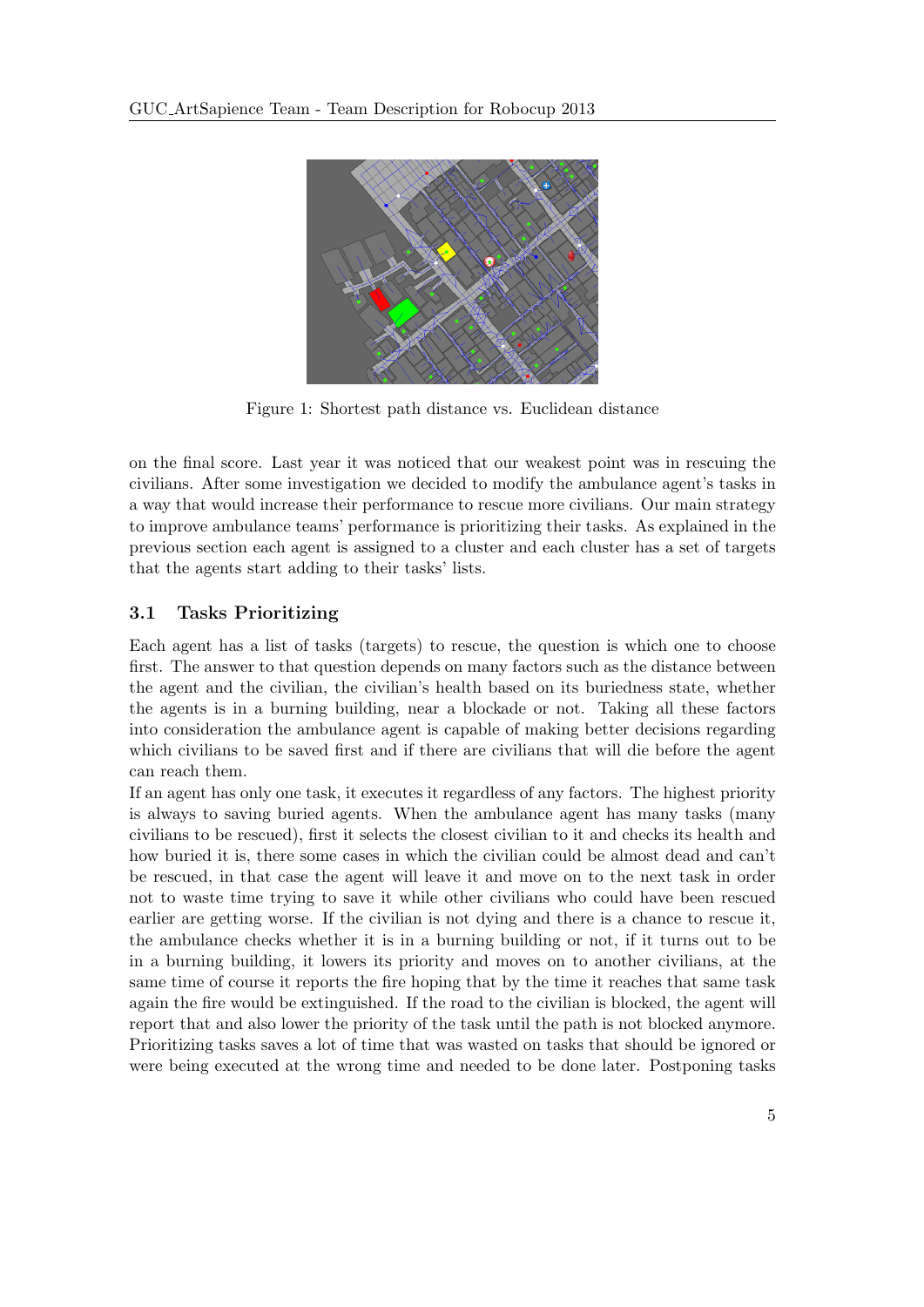or lowering their priority in the cases mentioned above not only makes more time to save other civilians, it also prevents jeopardizing the agent who could die in a fire or get stuck in a blockade and be rendered useless.

## 4 Coordination after Planning and Communication

In 2012, the main scenarios that were considered included one with enabled communication and centers available, another with enabled communication but no centers, and finally, one without communication available. After planning, coordination was executed dynamically during the execution of the agents' plans. This strategy and approach is continued to be adopted in 2013; however, there have been some changes and new techniques introduced. These changes include implementing the 'Robocup Rescue Simulation Communication Library (RCRSCS)' and integrating it within our code, introducing noise handling techniques, in addition to some minor changes in the overall strategy. These changes and modifications will be described in details in the following sections.

## 4.1 Implementing the 'Robocup Rescue Simulation Communication Library' (RCRSCS):

The RCRSCS library provides the communication protocol between agents and center. The coordination structure of the RCRSCS library is based on a central coordinator to whom the responsibility of making decisions is delegated. The central coordinator receives all the available information known by the individuals from the environment and decides the tasks that ought to be performed by each individual in the disaster environment. The RCRSCS communication library has three predefined types of messages that could be sent: Information Messages, Task Messages and Report Messages. Information messages are those which represent information from the disaster environment. Task messages represent the orders which the platoon agents are given to perform. Report Messages simply report the order results of Task Messages that are sent to agents; the agent reports back whether the assigned task was accomplished or was unable to be completed.

The RCRSCS library is integrated into our code replacing the communication model and protocols that had been used during the past years. In 2011, our communication model had three types of messages: Informative Messages, Query Messages and Acknowledgments. In 2012, our model was expanded to include centers. All centers would receive information reported by the agents from the different clusters and continue to store such information about the world. Then, the centers would assign the free agents (agents who finished traversing their clusters) individual tasks according to the information obtained. Evidently, the coordination structure of the RCRSCS library is quite similar to that of our previously adopted model whether it is concerning the predefined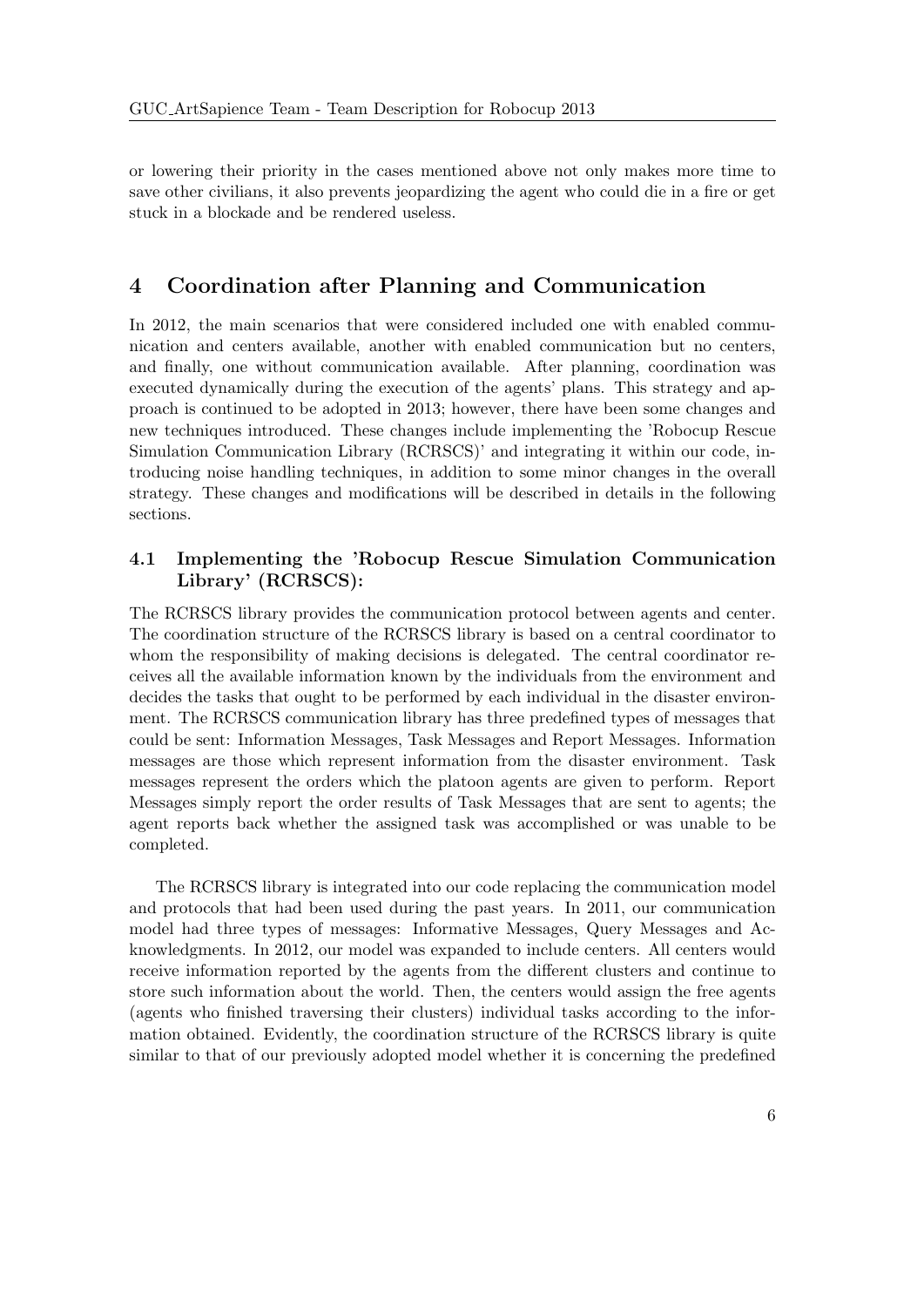types of communication messages or the reliance on a central coordinator (the centers). Therefore, the transition from the old model to the RCRSCS library model would not lead to drastic changes in terms of the code logic or the overall coordination strategy. On the contrary, it would aid the team in focusing on the strategy and would provide a broader, more comprehensive options for communication and coordination.

The decision to implement the RCRSCS library and integrate it in our code was due to the advantages of having more options when it comes to the types of messages that could be sent, thus contributing to the betterment of our strategy. In addition, the messages that could be sent do not include unnecessary data or information, thus reducing the size of the message sent compared to our old model. And consequently, the bandwidth of the communication channels in the communication enabled scenarios would be better utilized allowing for more efficient communication.

### 4.2 Communication Strategy and Approach:

For the communication strategy, the same task sharing approach that was used last year is still adopted and used. The agents and centers subscribe to the communication channels taking into consideration available number of radio channels, maximum number of channels an agent can subscribe to, and the maximum number of channels a center can subscribe to [1]. Different messages will be reported depending on each type of center. And the centers would prioritize the stored information so that it would handle the events based on their urgency[1]. Moreover, the behavior of the agents and centers in the case of the three main scenarios: communication with centers, communication without centers and communication-less scenarios.

The modification to the strategy that has been added this year is that the centers will be reporting information messages about the disaster environment. In the old model, the centers would store information reported and assign tasks to the free agents when they finish the tasks concerning their own clusters. However, now the centers get to act a more active role through sending Information Messages alongside its role in sending out Task Messages. This is achieved through the implementation of the RCRSCS communication library as explained in the previous section. The preliminary results have indicated that by making the centers report information, the scores in some of the maps have improved.

#### 4.3 Noise Handling:

In the previous years, our approach did not include noise handling techniques. However, this year it is being taken into consideration, due to the heavy reliance on communication and as an attempt to make the communication process more efficient. In the communication channel, there are two types of noise: dropout noise and failure noise. Dropout noise is when the receiver receives a message without the content (content is lost), while failure noise is when the message disappears completely without notifying either of the sender or the receiver. In order to overcome the noise, the messages are sent more than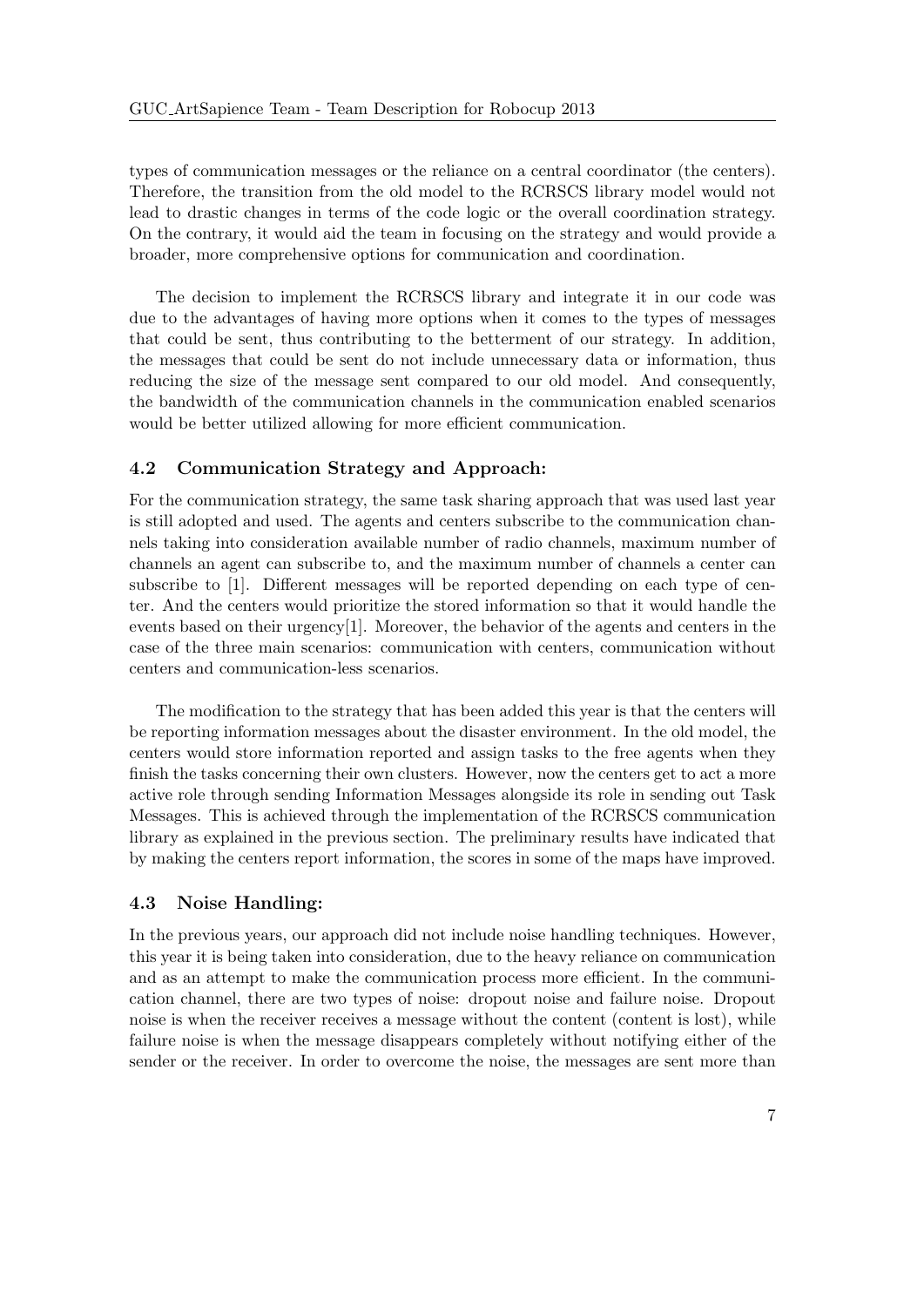once. First, the probability of noise in the radio channel is obtained. And according to that probability, the number of times the message is sent is determined. The receiver also checks for duplicates in order to avoid storing repeated redundant messages.

## 5 Results and Conclusion

The testing was carried out on the RoboCup Rescue 2012 maps and scenarios. Table1 shows a comparison of our current scores in some of the 2012 maps to the ones we got during the 2012 competition.

| Lable 1: Current scores compared to some 2012 |        |        |                                        |        |
|-----------------------------------------------|--------|--------|----------------------------------------|--------|
| Map                                           | VC1    |        | Kobel   Berlin2   Paris2               |        |
| $2012$ Score                                  |        |        | $105.204$   61.801   27.9670   58.1520 |        |
| Current Score                                 | 110.69 | 90.318 | 30.271                                 | 65.281 |

Table 1: Current scores compared to some 2012



Figure 2: Final state of Kobe1 now.

The increase in the scores is mainly due to improving the ambulance team's performance using tasks prioritizing in addition to the improved clustering technique which resulted in a better distribution of the agents. The improvement in distribution increased the efficiency of the already implemented strategies in coordination with and without communication. Figure 2 shows our current state in map Kobe1 which was in 2012 day 1. As can be seen in the figure, the number of dead civilians and agents decreased and the fire was controlled. Further improvements are being tested in our approaches.